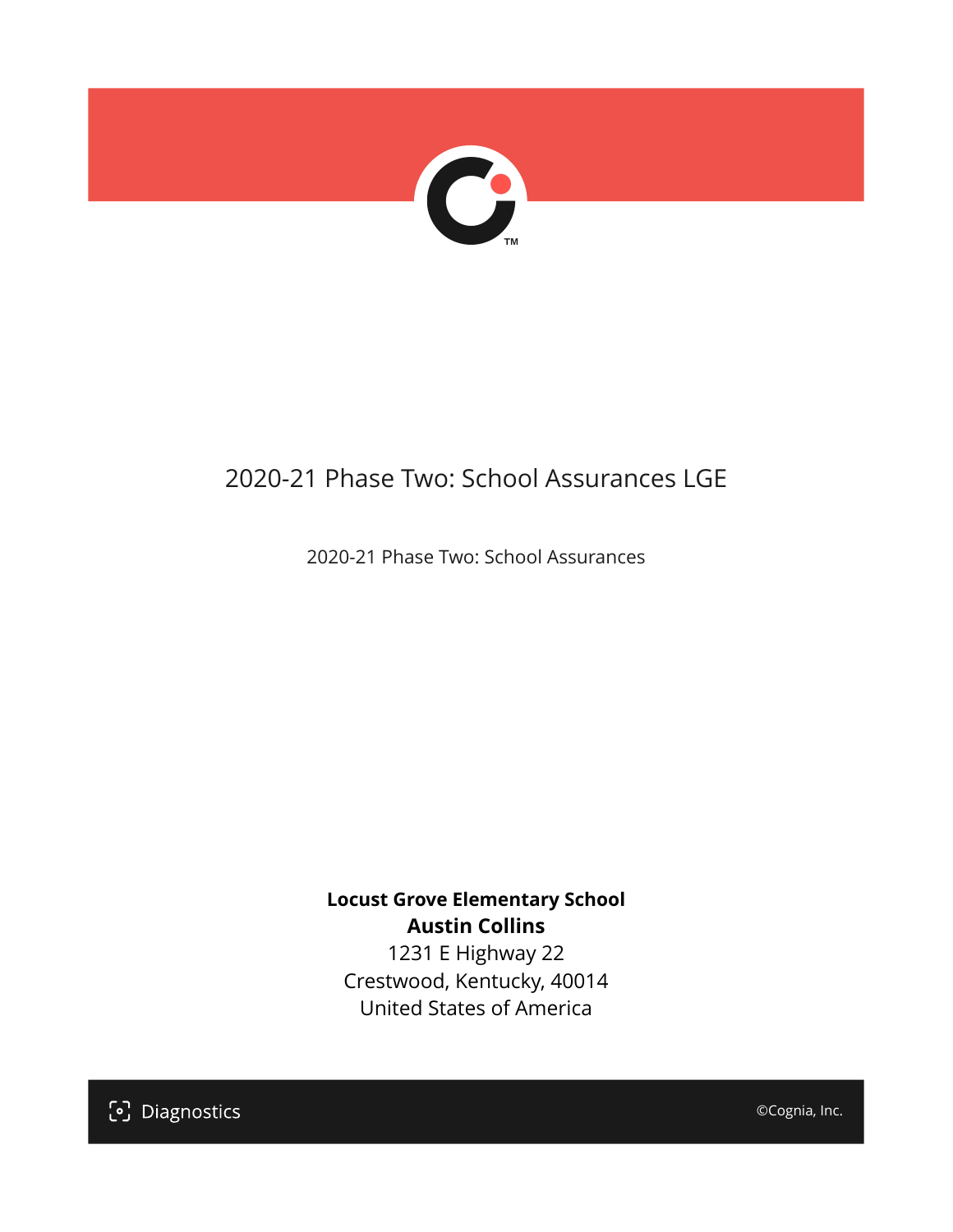#### **Table of Contents**

| 2020-21 Phase Two: School Assurances                    |  |
|---------------------------------------------------------|--|
| Introduction                                            |  |
| <b>Teacher Performance</b>                              |  |
| Title I Schoolwide Programs                             |  |
| Title I Targeted Assistance School Programs             |  |
| Schools Identified for Targeted Support and Improvement |  |
| All School Programs                                     |  |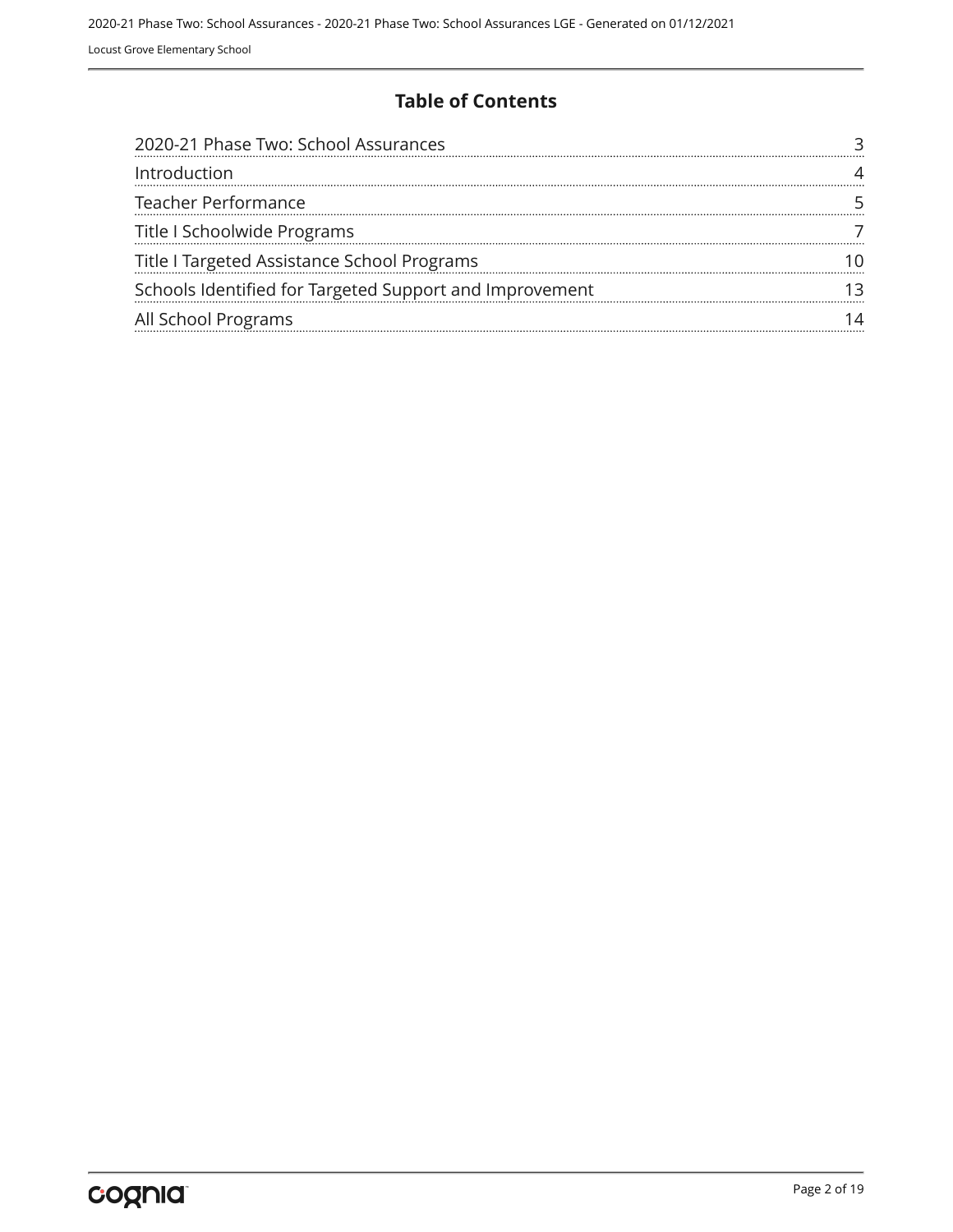Locust Grove Elementary School

# <span id="page-2-0"></span>**2020-21 Phase Two: School Assurances**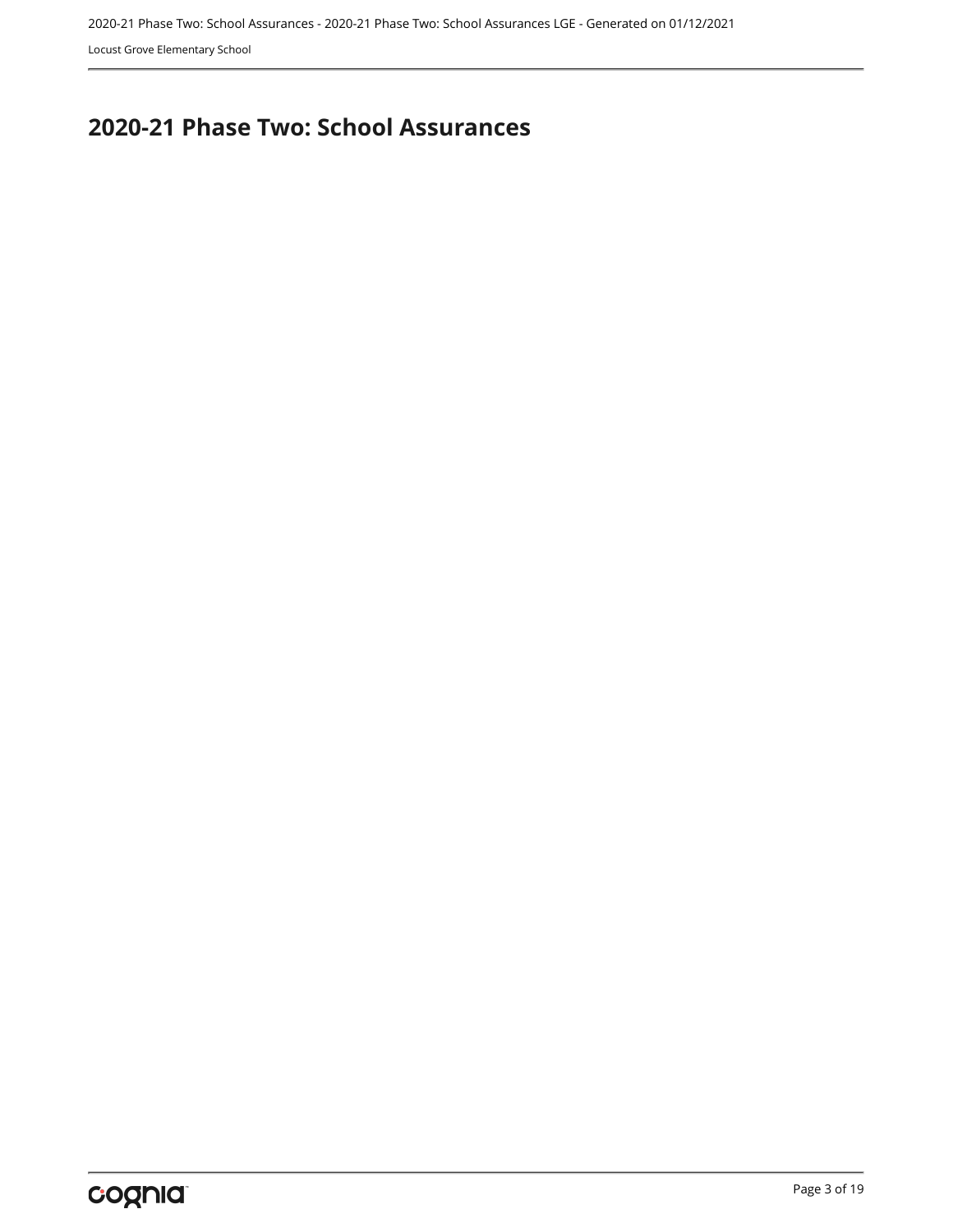## <span id="page-3-0"></span>**Introduction**

Assurances are a required component of the improvement planning process (703 KAR 5:225). Please read each assurance carefully and indicate whether your school complies by selecting the appropriate response (Yes, No or N/A). If you wish to provide further information or clarify your response, space for comments is provided. Comments are optional. You may upload any supporting documentation as needed.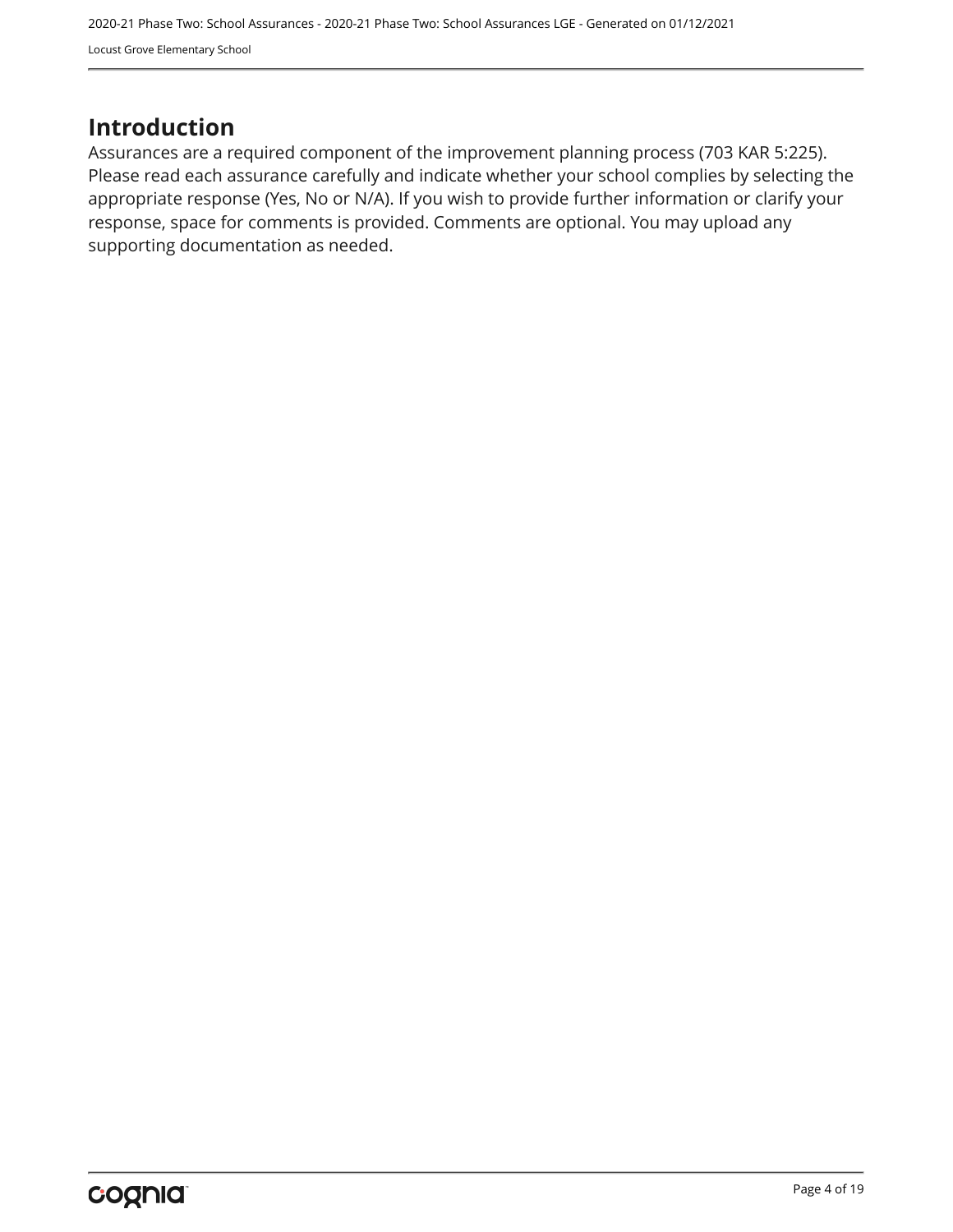# <span id="page-4-0"></span>**Teacher Performance**

1. The KDE focuses on promoting equitable access to effective educators for all students, including minority students, those experiencing poverty, English learners and students with disabilities. Therefore, all districts and schools are charged with ensuring equitable access to experienced and effective educators. The Every Student Succeeds Act (ESSA) requires each school to report data regarding ineffective teachers. An ineffective teacher receives a summative effectiveness rating of "ineffective" as determined through the local performance evaluation system that meets the requirement established by KRS 156.557. An ineffective teacher consistently fails to meet expectations as determined by a trained evaluator, in competencies identified as the performance criteria in the Kentucky Framework for Teaching.

Due to the passage of Senate Bill 1 (2017), the measure and method for collecting teacher and leader effectiveness data was adjusted to fulfill the state law regarding district reporting and data collection. Number of students taught by ineffective teachers is self-reported by each school, in aggregate, by subpopulation. Names of ineffective teachers are not provided/collected.

Responses to this assurance will be collected in the [Kentucky Equitable Access to](https://www.surveymonkey.com/r/PNPMCCV) **[Effective Educators Survey](https://www.surveymonkey.com/r/PNPMCCV).** Responses to each survey question should be based on data from the 2019-20 school year. This survey collects data on ineffective teachers only. Data on inexperienced and out-of-field teachers is collected using the EPSB identification number provided in Infinite Campus. Please be sure all teachers have an EPSB number on file.

Once you have completed the survey, return to the 2020-21 Phase Two: School Assurances diagnostic to certify that your school has completed the survey and to complete the remaining assurances on the diagnostic.

**I certify this school has accurately completed the [Kentucky Equitable Access to](https://www.surveymonkey.com/r/PNPMCCV) [Effective Educators Survey](https://www.surveymonkey.com/r/PNPMCCV) by opening the survey link, entering all requested information, and submitting the completed survey as directed. I also certify that all certified staff members have an EPSB number entered in Infinite Campus.**

 **Yes** No N/A **COMMENTS**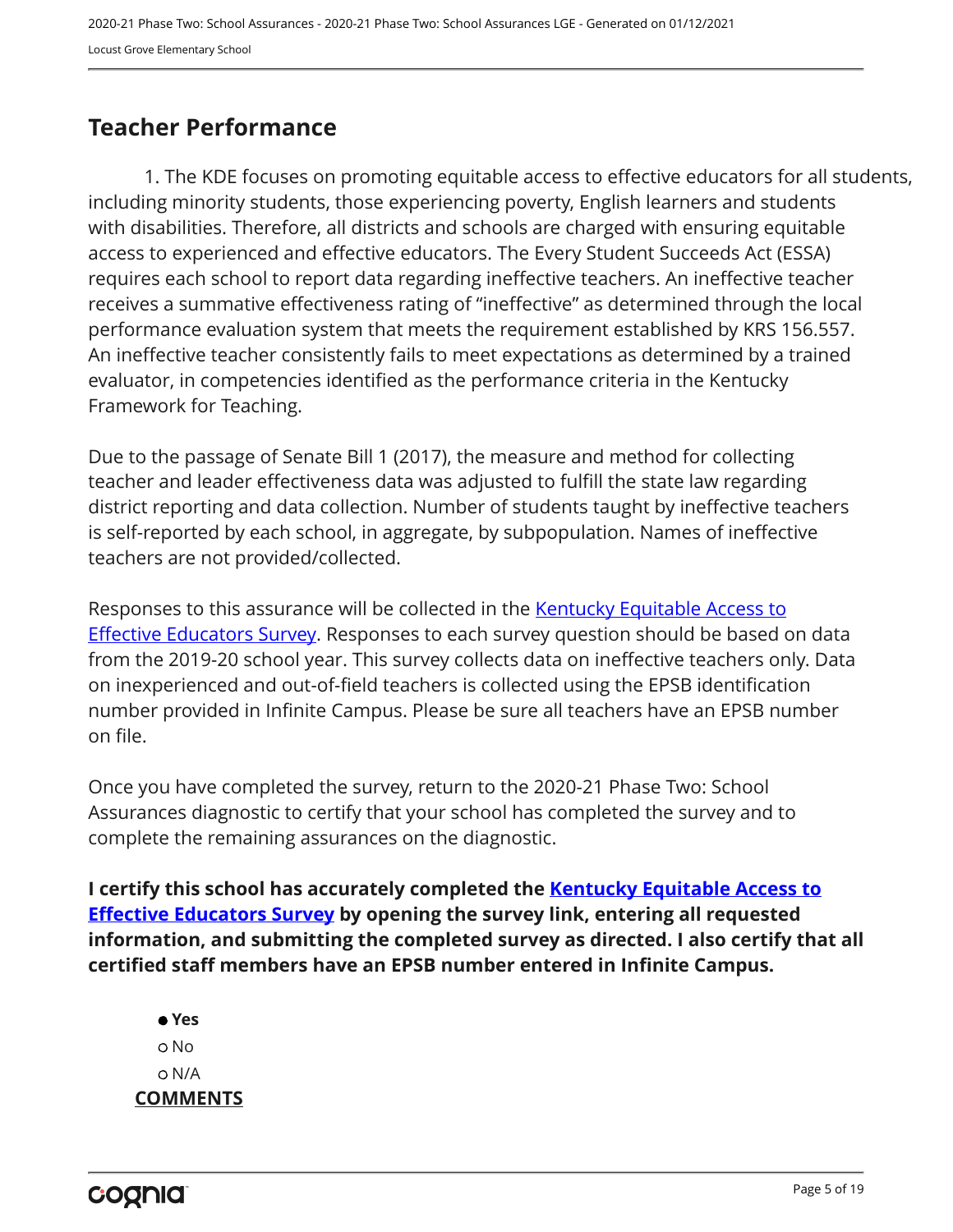Locust Grove Elementary School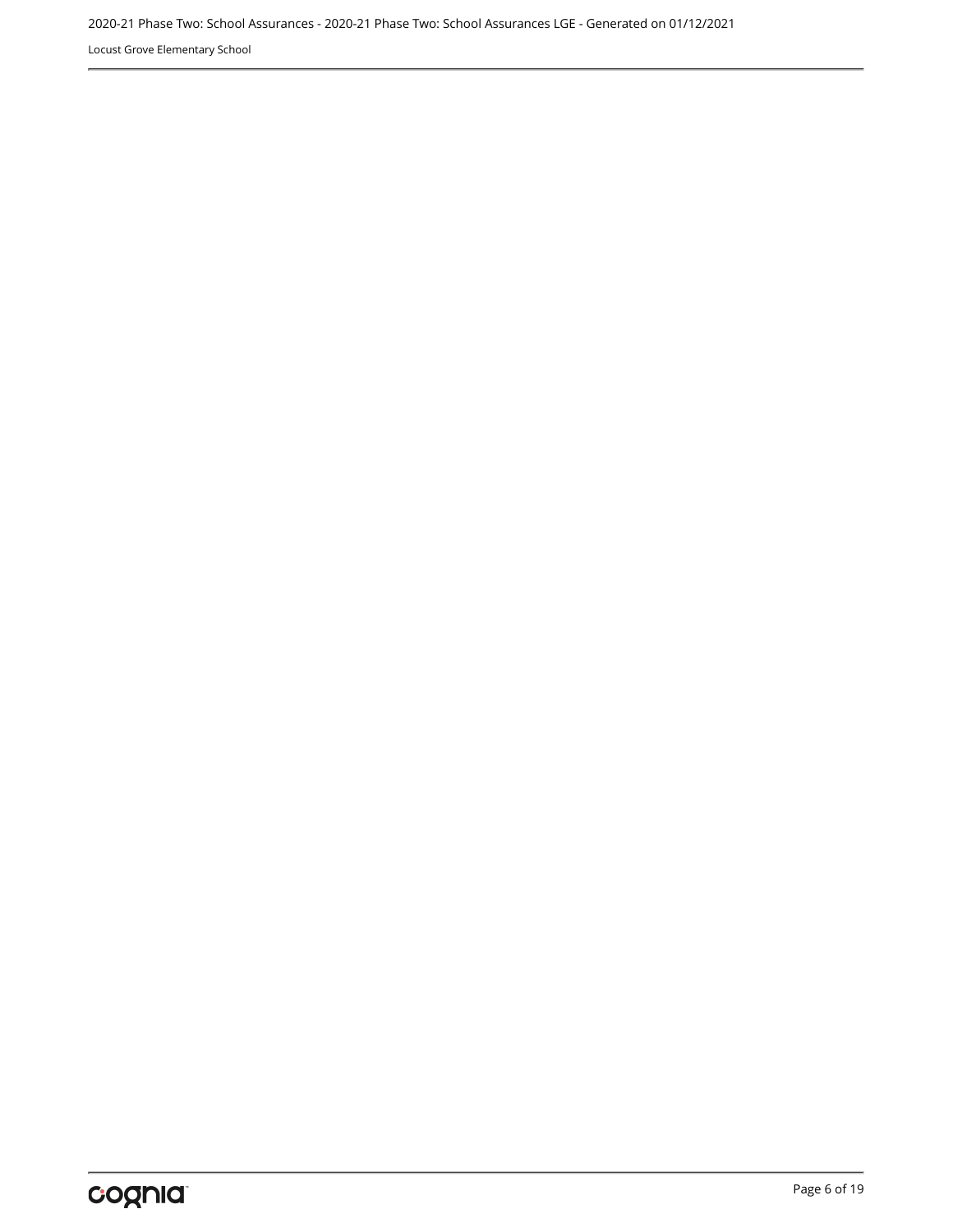## <span id="page-6-0"></span>**Title I Schoolwide Programs**

2. If the school is implementing a schoolwide program, the school developed a comprehensive plan during a 1-year period or qualifies for an exception under Section 1114(b)(1) of the Every Student Succeeds Act (ESSA).

 Yes o No  **N/A COMMENTS**

3. If the school is implementing a schoolwide program, the school developed a comprehensive plan with the involvement of parents and other members of the community to be served as well as individuals who will carry out such plan (e.g. teachers, administrators, classified staff, etc.) as required by Section 1114(b)(2) of ESSA.

 Yes No  **N/A COMMENTS**

4. If the school is implementing a schoolwide program, the school developed a comprehensive plan that will remain in effect for the duration of the school's participation under Title I, Part A of ESSA as required by Section 1114(b)(3) of ESSA.

 Yes No  **N/A COMMENTS**

5. If the school is implementing a schoolwide program, the school developed a comprehensive plan that is available to district leadership, parents, and the public and in an understandable and uniform format as required by Section 1114(b)(4) of ESSA.

 Yes o No

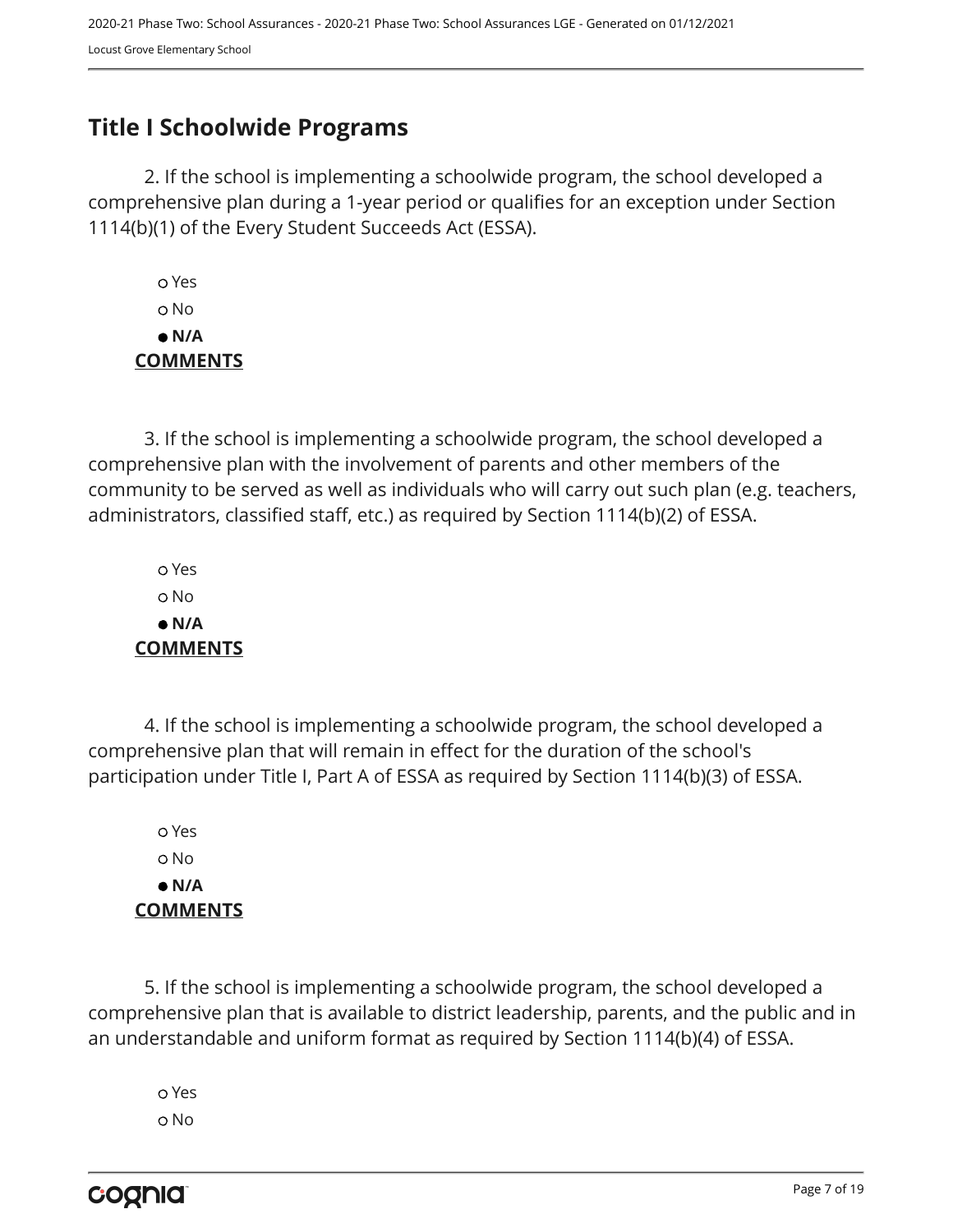#### **N/A COMMENTS**

6. If the school is implementing a schoolwide program, the school developed a comprehensive plan that, to the extent appropriate and applicable, coordinates with other federal, state, and local programs, including but not limited to the implementation of improvement activities in schools identified for comprehensive or targeted support and improvement, as required by Section 1114(b)(5) of ESSA.

 Yes No  **N/A COMMENTS**

7. If the school is implementing a schoolwide program, the school developed a comprehensive plan that is based on a comprehensive needs assessment, which included a review of academic achievement data, and includes, among other items, a description of the strategies the school will implement to address school needs as required by Section 1114(b)(6) of ESSA. The comprehensive needs assessment was developed with the participation of individuals who will carry out the schoolwide program plan, and the school documents how it conducted the needs assessment, the results it obtained, and the conclusions it drew from those results, as required by 34 Code of Federal Regulations (CFR) 200.26.

 Yes No  **N/A COMMENTS**

8. If the school is implementing a schoolwide program, the school developed, pursuant to Section 1114(b)(7), a comprehensive plan that includes a description of the strategies to be implemented to address school needs, including how such strategies: (1) provide opportunities for all children; (2) use methods and instructional strategies that strengthen the academic program in the school, increase learning time, and provide an enriched and accelerated curriculum; and, (3) address the needs of all children through, for example, the following activities: school-based mental health programs; a tiered model to prevent and address behavioral problems; professional development to

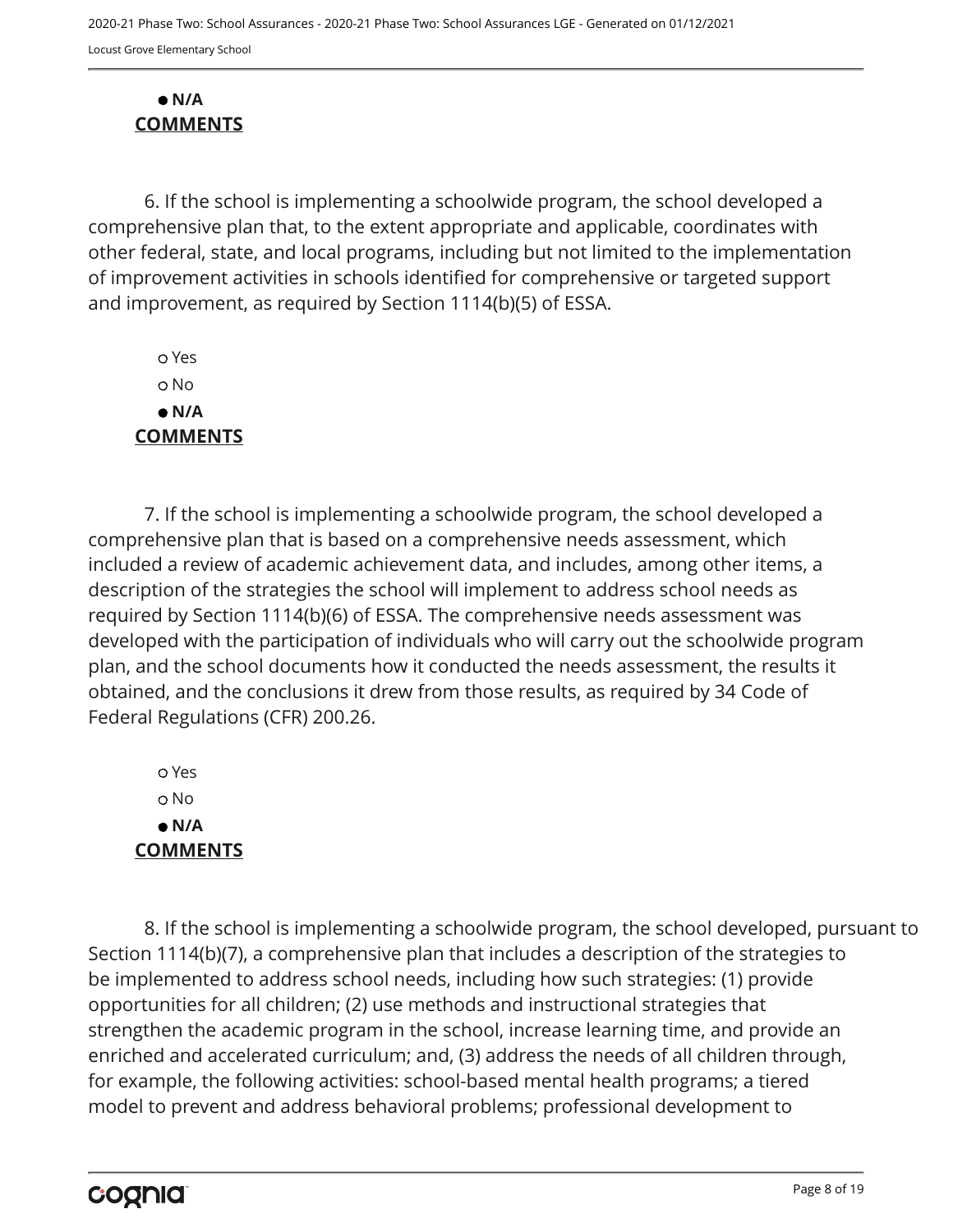improve instruction and use of data from academic assessments, and to recruit and retain effective teachers; and/or, strategies for assisting preschool children transition to local elementary school programs.

### Yes o No  **N/A COMMENTS**

9. The school regularly monitors the implementation and results achieved by the schoolwide program, using data from the State's annual assessments and other indicators of academic achievement. The school determines whether the schoolwide program has been effective in increasing the achievement of students in meeting the challenging State academic standards, particularly for those students who had been furthest from achieving the standards. The school revises the plan as necessary based on student needs and on the results of the regular monitoring, to ensure continuous improvement of students in the schoolwide program and to ensure that all students are provided opportunities to meet the challenging State academic standards, as required by Section 1114 (b)(3) of ESSA and 34 CFR 200.26.

 Yes o No  **N/A COMMENTS**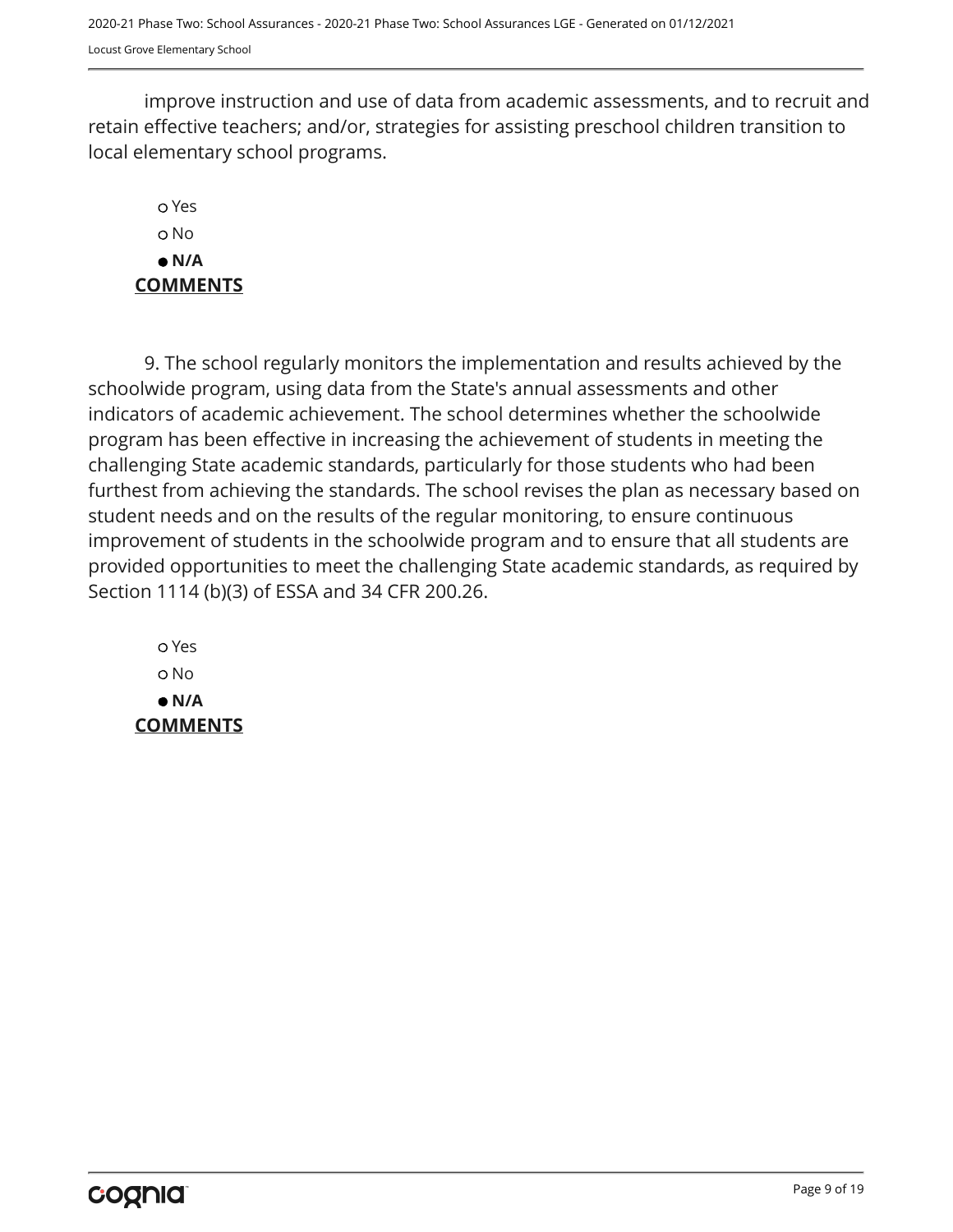## <span id="page-9-0"></span>**Title I Targeted Assistance School Programs**

10. If the school is implementing a targeted assistance school program, participating students are identified in accordance with Section 1115(c) and on the basis of multiple, educationally related, objective criteria.

 Yes o No  **N/A COMMENTS**

11. If the school is implementing a targeted assistance school program, the school serves participating students using resources under Title I, Part of ESSA to meet challenging state academic standards as required by Section 1115(b)(2)(A) of ESSA.

 Yes No  **N/A COMMENTS**

12. If the school is implementing a targeted assistance school program, the school serves, pursuant to Section 1115(b)(2)(B) of ESSA, participating students using methods and instructional strategies to strengthen the academic program of the school, which may include, for example, expanded learning time, summer programs, and/or a tiered model to prevent and address behavioral problems.

 Yes o No  **N/A COMMENTS**

13. If the school is implementing a targeted assistance school program, the school serves participating students by coordinating with and supporting the regular educational program as required by Section 1115(b)(2)(C) of ESSA.

Yes

cognia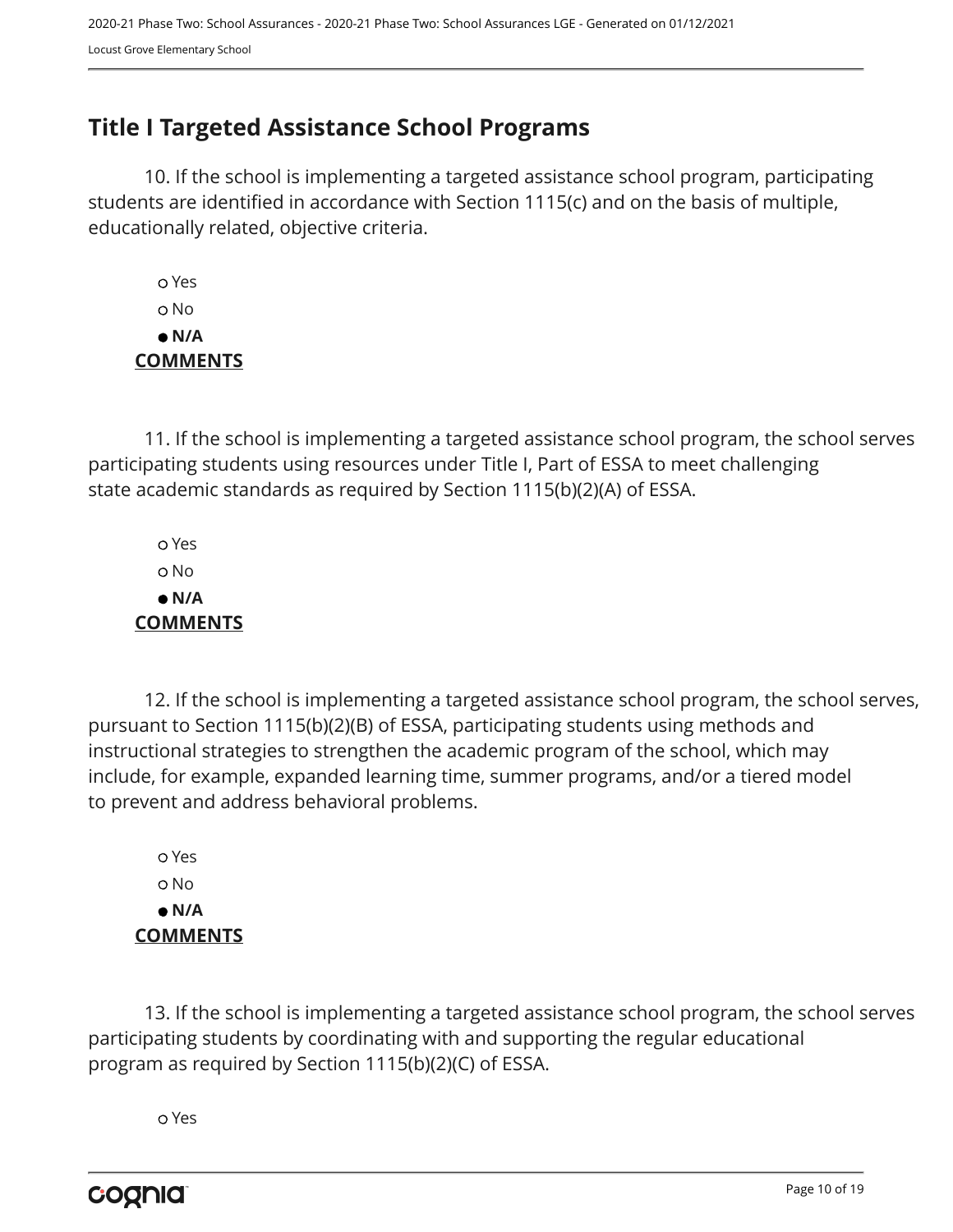No  **N/A COMMENTS**

14. If the school is implementing a targeted assistance school program, the school serves participating students by providing professional development to, for example, teachers, administrators, classified staff, and/or other school personnel who work with participating students as required by Section 1115(b)(2)(D) of ESSA.

 Yes No  **N/A COMMENTS**

15. If the school is implementing a targeted assistance school program, the school serves, pursuant to Section 1115(b)(2)(E) of ESSA, participating students by implementing strategies to increase the involvement of parents of participating students in accordance with Section 1116 of ESSA.

 Yes o No  **N/A COMMENTS**

16. If the school is implementing a targeted assistance school program, the school serves participating students, to the extent appropriate and applicable, by coordinating with other federal, state, and local programs, including but not limited to the implementation of improvement activities in schools identified for comprehensive or targeted support and improvement, as required by Section 1115(b)(2)(F) of ESSA.

 Yes o No  **N/A COMMENTS**

17. If the school is implementing a targeted assistance school program, the school serves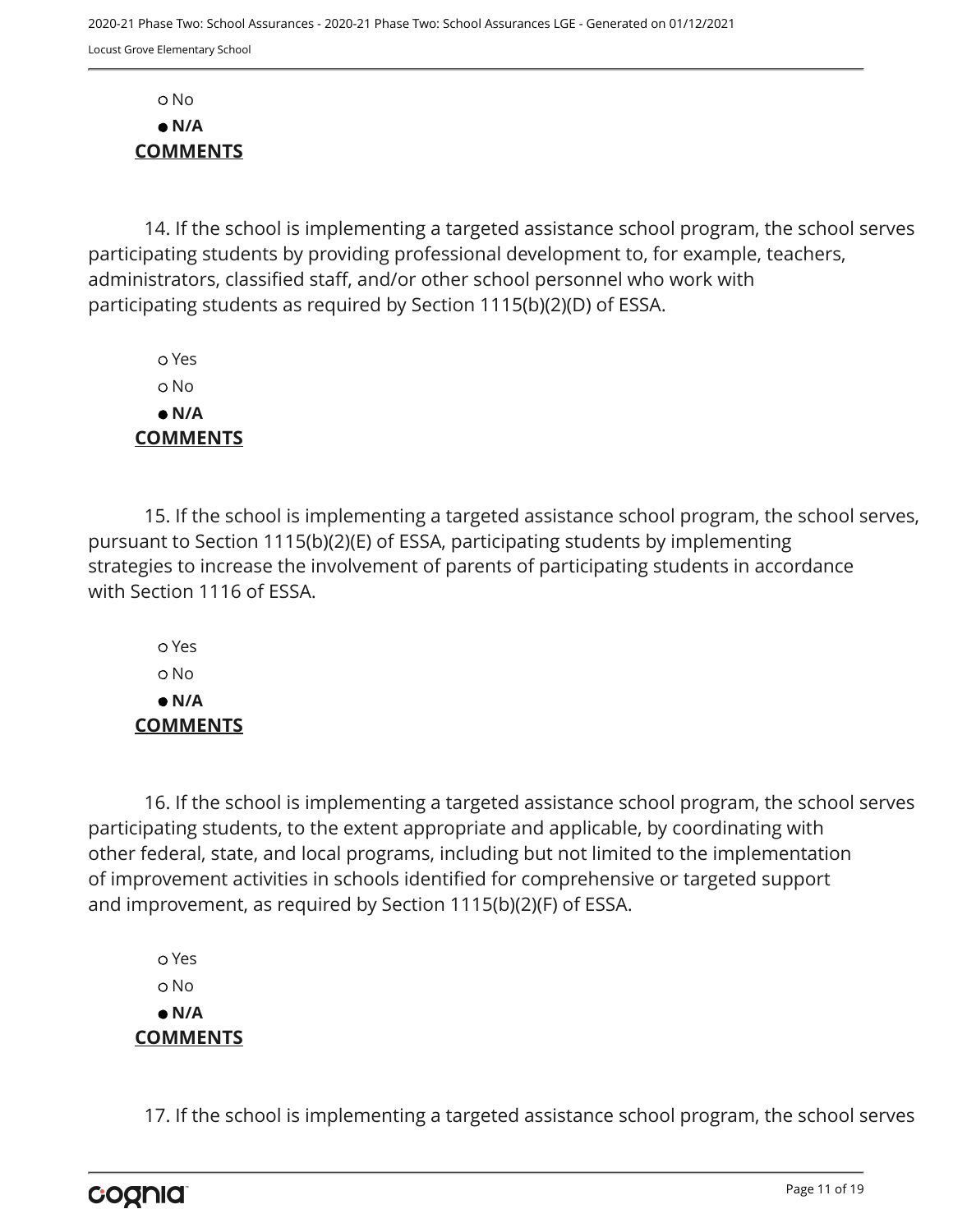participating students by reviewing the progress of participating students on an ongoing basis and revising the targeted assistance program, if necessary, to provide additional assistance to meet challenging state academic standards as required by Section 1115(b) (2)(G) of ESSA.

 Yes o No  **N/A COMMENTS**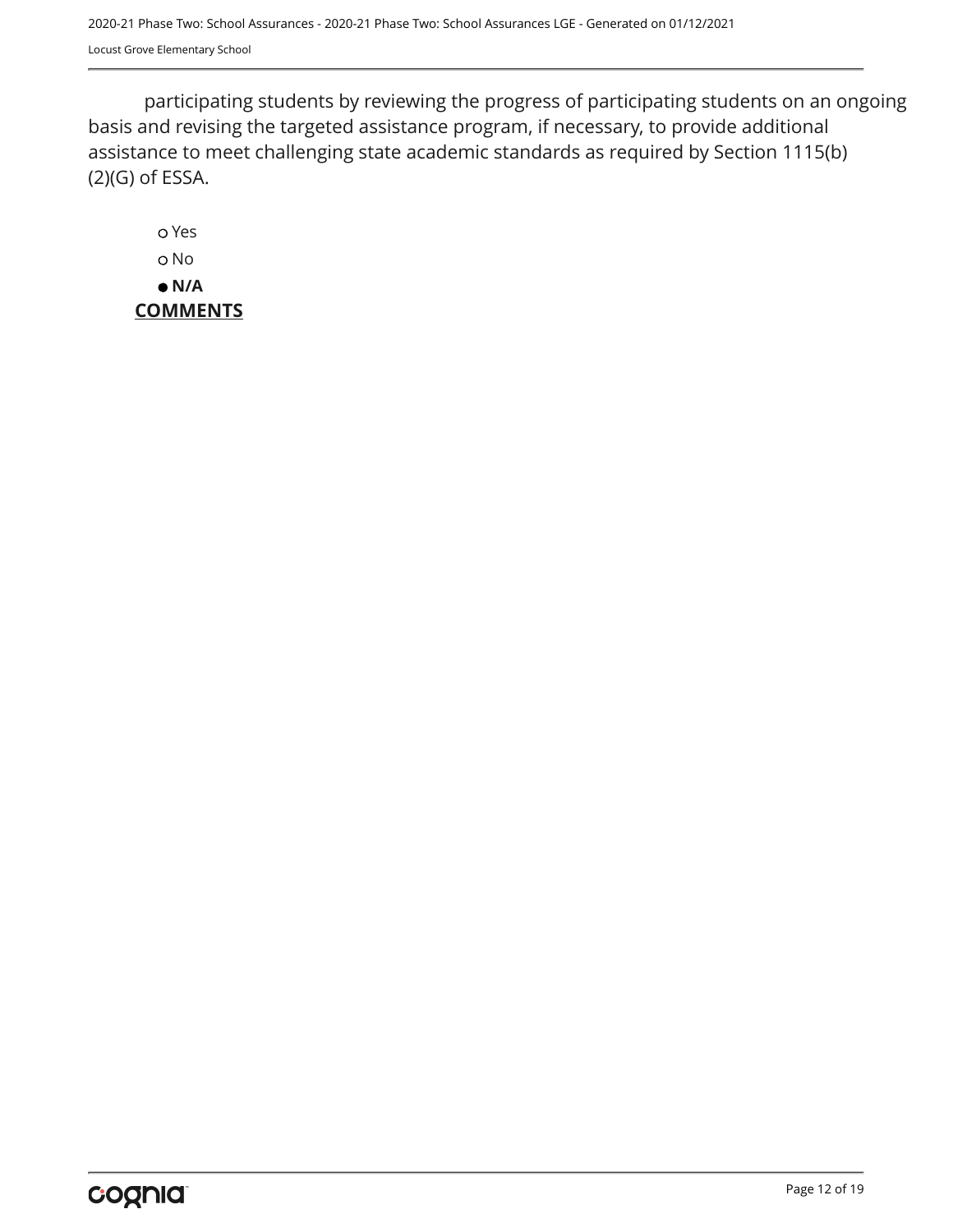# <span id="page-12-0"></span>**Schools Identified for Targeted Support and Improvement**

18. If identified for targeted support and improvement, including additional targeted support and improvement, pursuant to Section 1111(d)(2) of ESSA, the school developed and implemented a plan to improve student outcomes that, among other items, was informed by all indicators, including student performance against long-term goals; included evidence-based interventions; and, approved by local leadership. For reference, "evidence-based" is defined in ESSA Section 8101(21).

 Yes No  **N/A COMMENTS**

19. If identified for additional targeted support and improvement pursuant to Section 1111(d)(2)(C), the school developed and implemented a plan to improve student outcomes that also identified resource inequities to be addressed through implementation of such plan.

 Yes No  **N/A COMMENTS**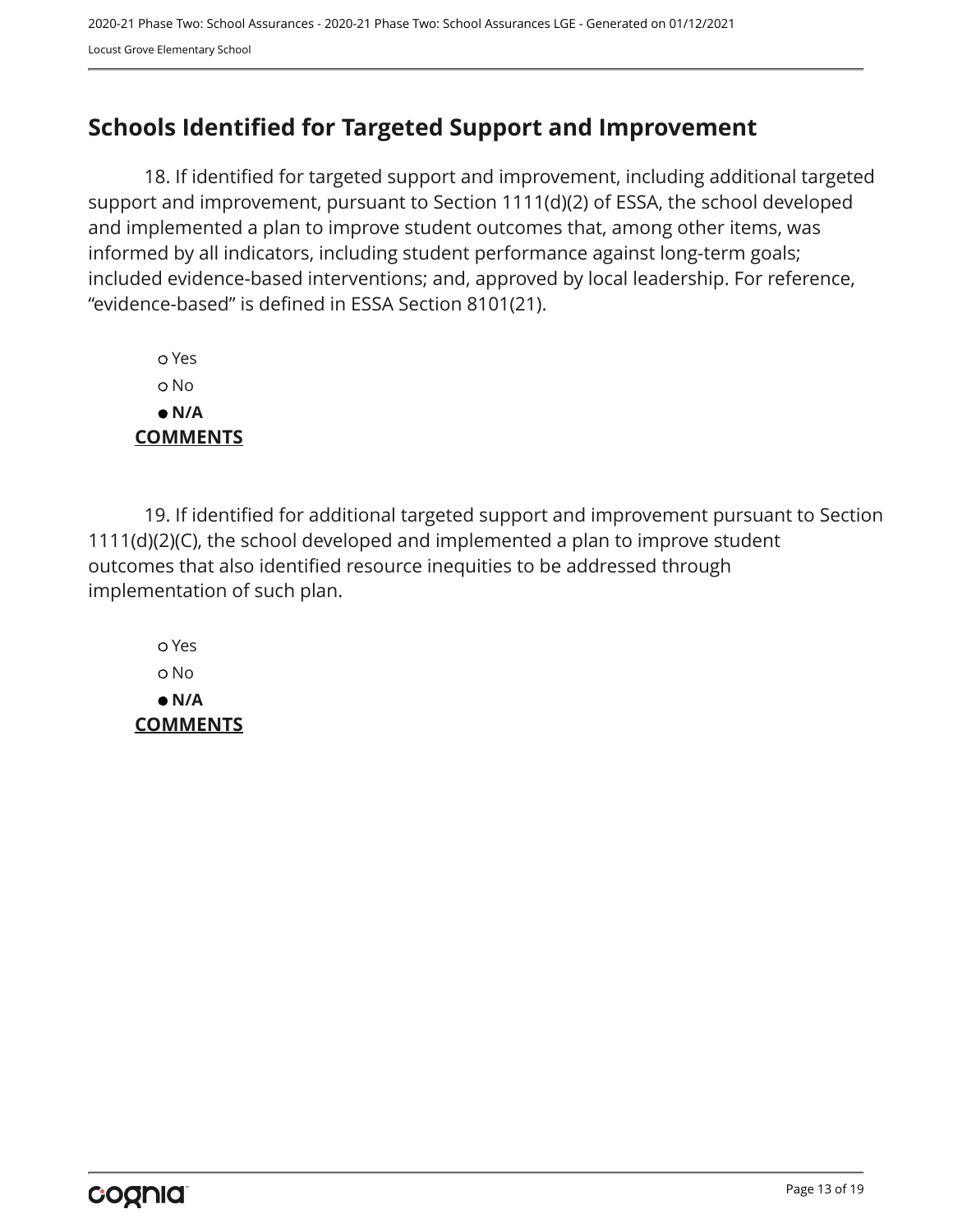# <span id="page-13-0"></span>**All School Programs**

20. The school provides professional development for staff that is in accordance with the purpose of Title II of ESSA; addresses the needs of all students; and, strives to ensure all students are college, career and transition ready as intended by Section 2103 of ESSA, which governs the local use of Title II funding.

 **Yes** No N/A **COMMENTS**

21. The school ensures that the use of federal funding, including expenditures for certified or classified positions (e.g. counselors, nurses, media specialists, etc.), is reasonable and necessary in compliance with 2 CFR 200.403 and 200.405.

 **Yes** No N/A **COMMENTS**

22. The school ensures that all teachers and paraprofessionals working in a program supported with Title I, Part A funding meet applicable state requirements as required by Section 1111(g)(2)(J) of ESSA.

 Yes No  **N/A COMMENTS**

23. The school distributes to parents and family members of participating children, or all children in a schoolwide program, a written parent and family engagement policy, which is agreed on by such parents, that describes the means for carrying out the requirements of ESSA Section 1116 (c) through (f). The school makes the policy available to the local community and updates it periodically to meet the changing needs of parents and the school. For reference, Section 1116(b) of ESSA allows existing parent and family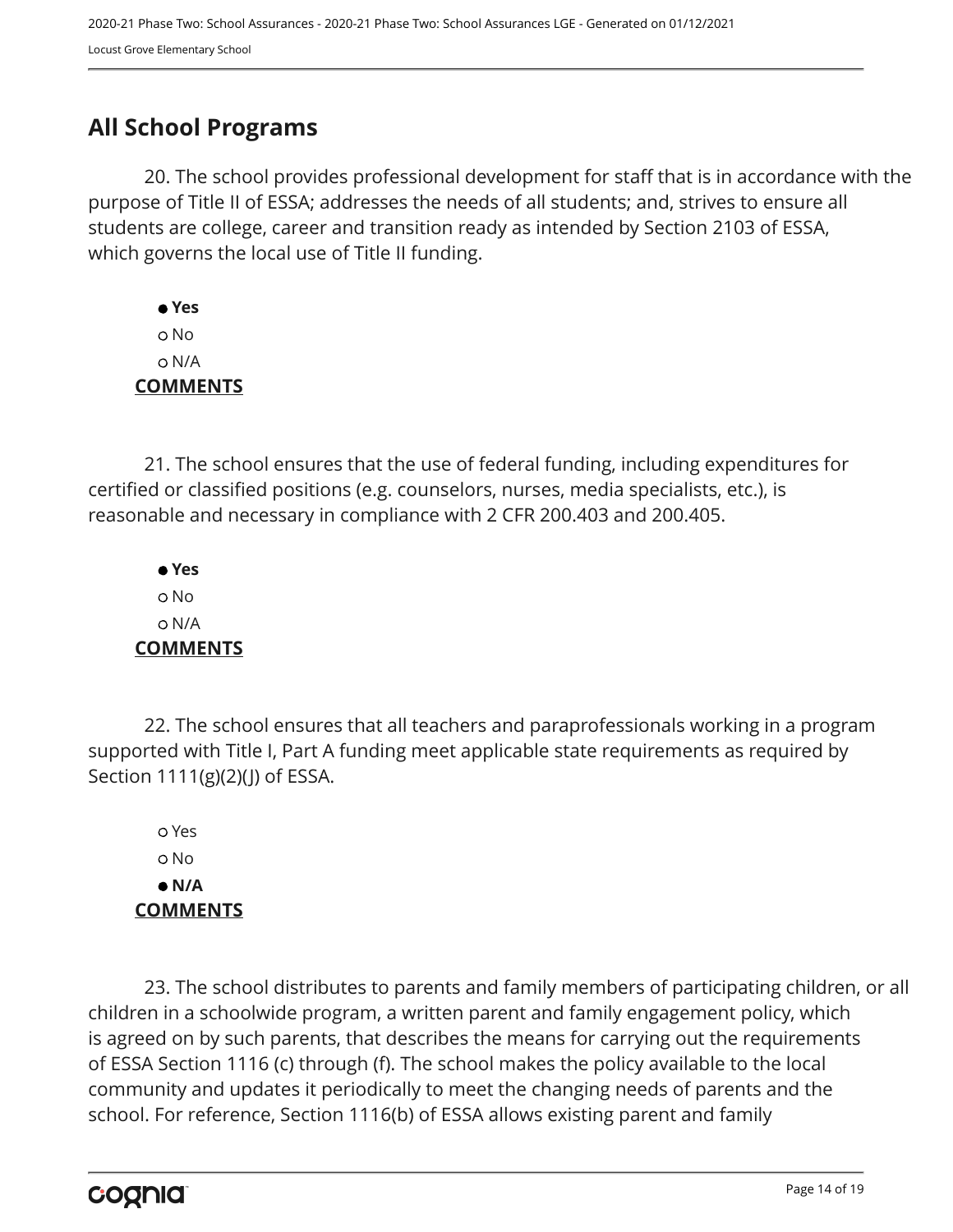engagement policies the school may have in place to be amended to meet the requirements under Title I, Part A.

 Yes No  **N/A COMMENTS**

24. The school convenes an annual meeting, at a convenient time, to which all parents of participating children, or all children in a schoolwide program, are invited and encouraged to attend, to inform parents of their school's participation in Title I, Part A and to explain the requirements of Title I, Part A, and the right of the parents to be involved, as required under Section 1116(c)(1).

 Yes No  **N/A COMMENTS**

25. The school offers a flexible number of meetings to parents, such as meetings in the morning or evening, and may provide, with funds provided under this part, transportation, child care, or home visits, as such services relate to parental involvement (ESSA Section 1116(c)(2).

 Yes No  **N/A COMMENTS**

26. The school involves parents, in an organized, ongoing, and timely way, in the planning, review, and improvement of programs under Title I, including the planning, review, and improvement of the school parent and family engagement policy and the joint development of the schoolwide program plan undersection 1114(b), except that if a school has in place a process for involving parents in the joint planning and design of the school's programs, the school may use that process, if such process includes an adequate representation of parents of participating children (ESSA Section 1116 (c)(3)).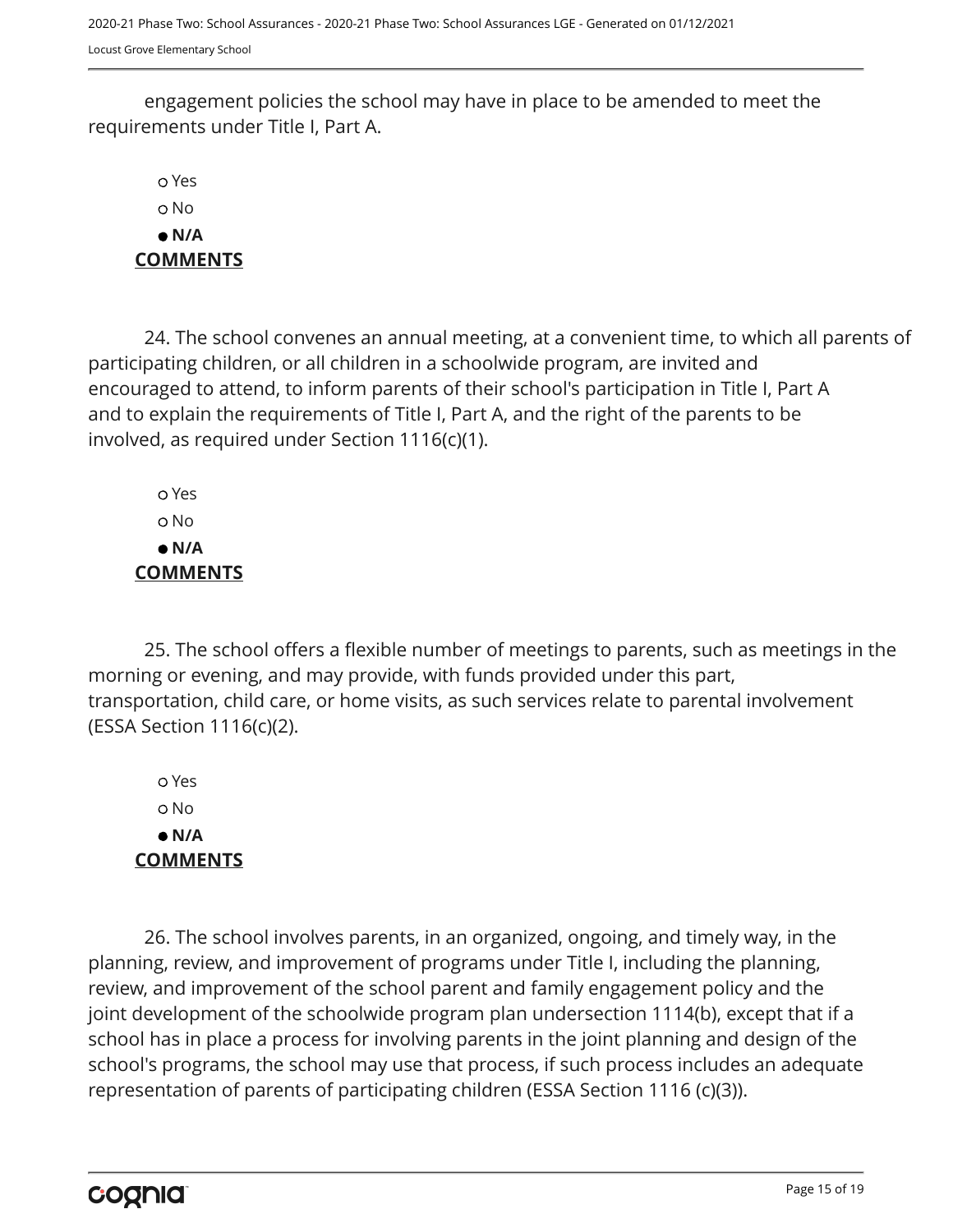Yes o No  **N/A COMMENTS**

27. The school provides parents of participating children, or all children in a schoolwide program—

A. timely information about programs under Title I;

B. a description and explanation of the curriculum in use at the school, the forms of academic assessment used to measure student progress, and the achievement levels of the challenging State academic standards; and

C. if requested by parents, opportunities for regular meetings to formulate suggestions and to participate, as appropriate, in decisions relating to the education of their children, and respond to any such suggestions as soon as practicably possible (ESSA Section 1116  $(C)(4)$ ).

 Yes o No  **N/A COMMENTS**

28. If the schoolwide program plan under section 1114(b) is not satisfactory to the parents of participating children, the school submits any parent comments on the plan when the school makes the plan available to the local educational agency.

 Yes o No  **N/A COMMENTS**

29. The school jointly develops with parents for all children served under this part a school-parent compact that outlines how parents, the entire school staff, and students will share the responsibility for improved student academic achievement and the means by which the school and parents will build and develop a partnership to help children achieve the State's high standards. The compact meets the requirements outlined in ESSA 1116(d)(1-2).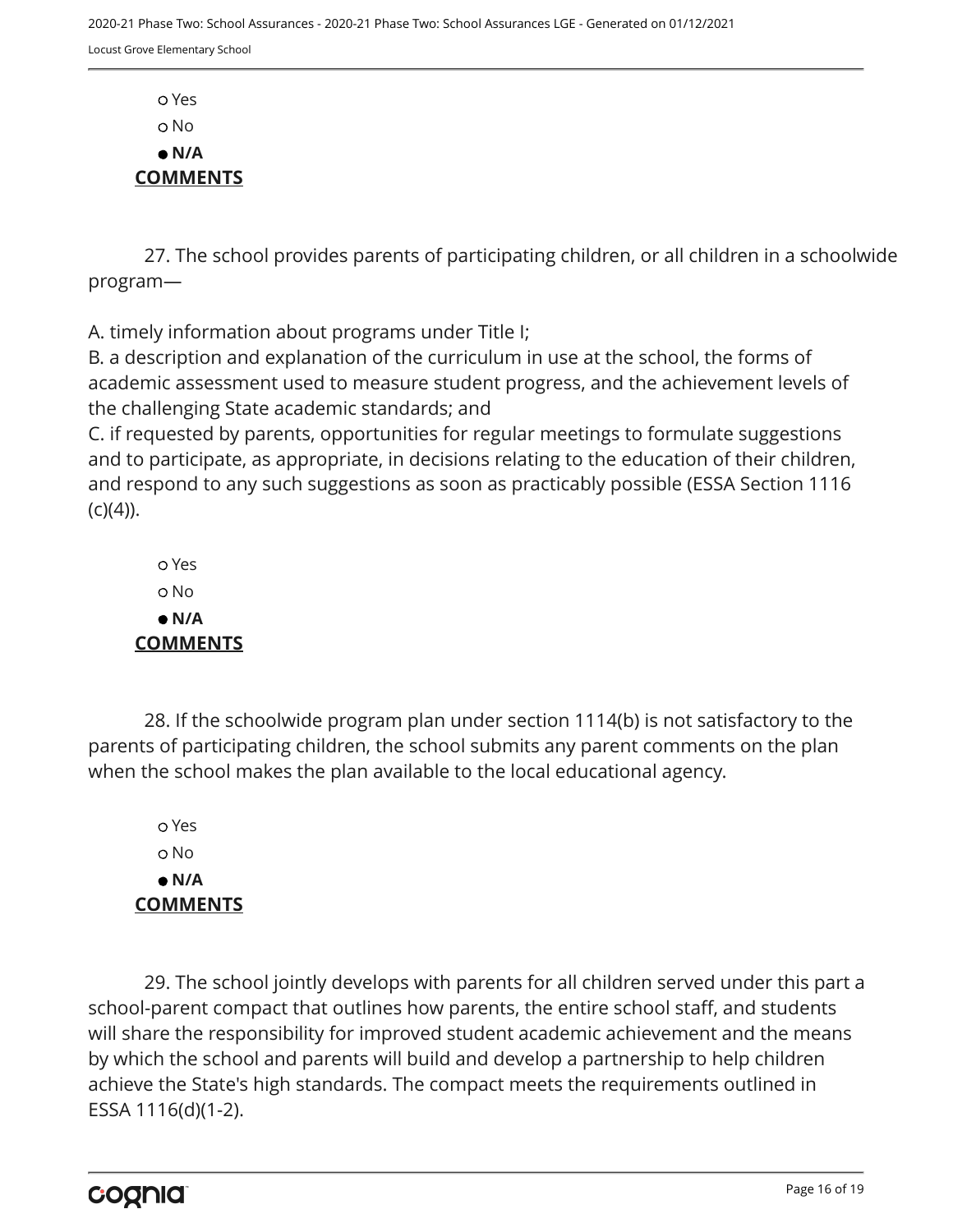Yes No  **N/A COMMENTS**

30. The school provides assistance to parents of children served by the school in understanding such topics as the challenging State academic standards, State and local academic assessments, the requirements of Title I, and how to monitor a child's progress and work with educators to improve the achievement of their children, as required by ESSA Section 1116(e)(1).

 Yes o No  **N/A COMMENTS**

31. The school provides materials and training to help parents to work with their children to improve their children's achievement, such as literacy training and using technology (including education about the harms of copyright piracy), as appropriate, to foster parental involvement, as required in ESSA Section 1116(e)(2).

 Yes No  **N/A COMMENTS**

32. The school educates teachers, specialized instructional support personnel, principals, and other school leaders, and other staff, with the assistance of parents, in the value and utility of contributions of parents, and in how to reach out to, communicate with, and work with parents as equal partners, implement and coordinate parent programs, and build ties between parents and the school, as required in ESSA Section 1116(e)(3).

 Yes o No  **N/A COMMENTS**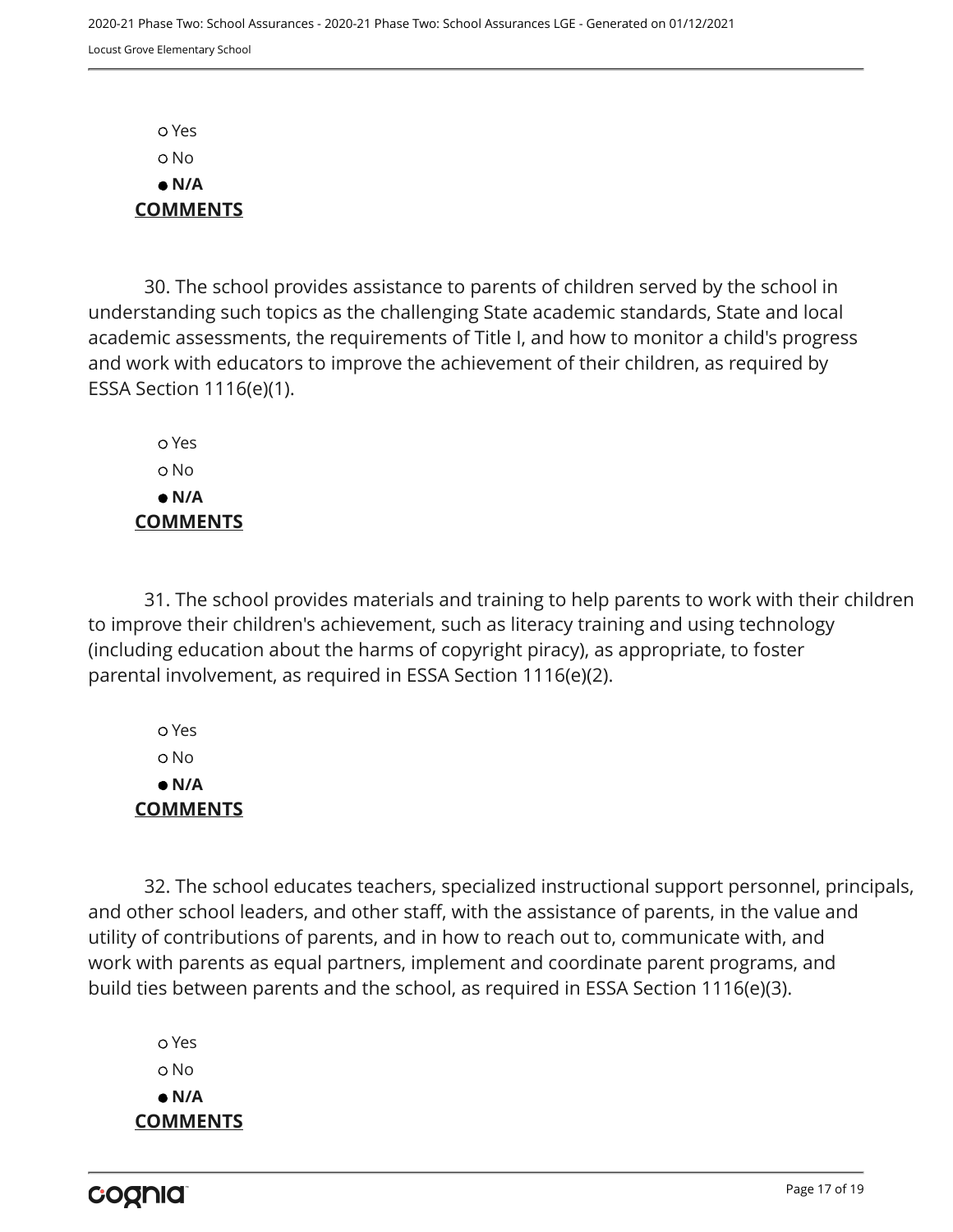33. To the extent feasible and appropriate, the school coordinates and integrates parent involvement programs and activities with other Federal, State, and local programs, including public preschool programs, and conducts other activities, such as parent resource centers, that encourage and support parents in more fully participating in the education of their children (ESSA Section 1116(e)(4)).

 Yes No  **N/A COMMENTS**

34. The school ensures that information related to school and parent programs, meetings, and other activities is sent to the parents of participating children, or all children in a schoolwide program, in a format and, to the extent practicable, in a language the parents can understand, as required in ESSA Section 1116(e)(5).

 Yes o No  **N/A COMMENTS**

35. To the extent practicable, the school provides opportunities for the informed participation of parents and family members (including parents and family members who have limited English proficiency, parents and family members with disabilities, and parents and family members of migratory children), including providing information and school reports required under section 1111 in a format and, to the extent practicable, in a language parents understand (ESSA Section 1116(f)).

 Yes No  **N/A COMMENTS**